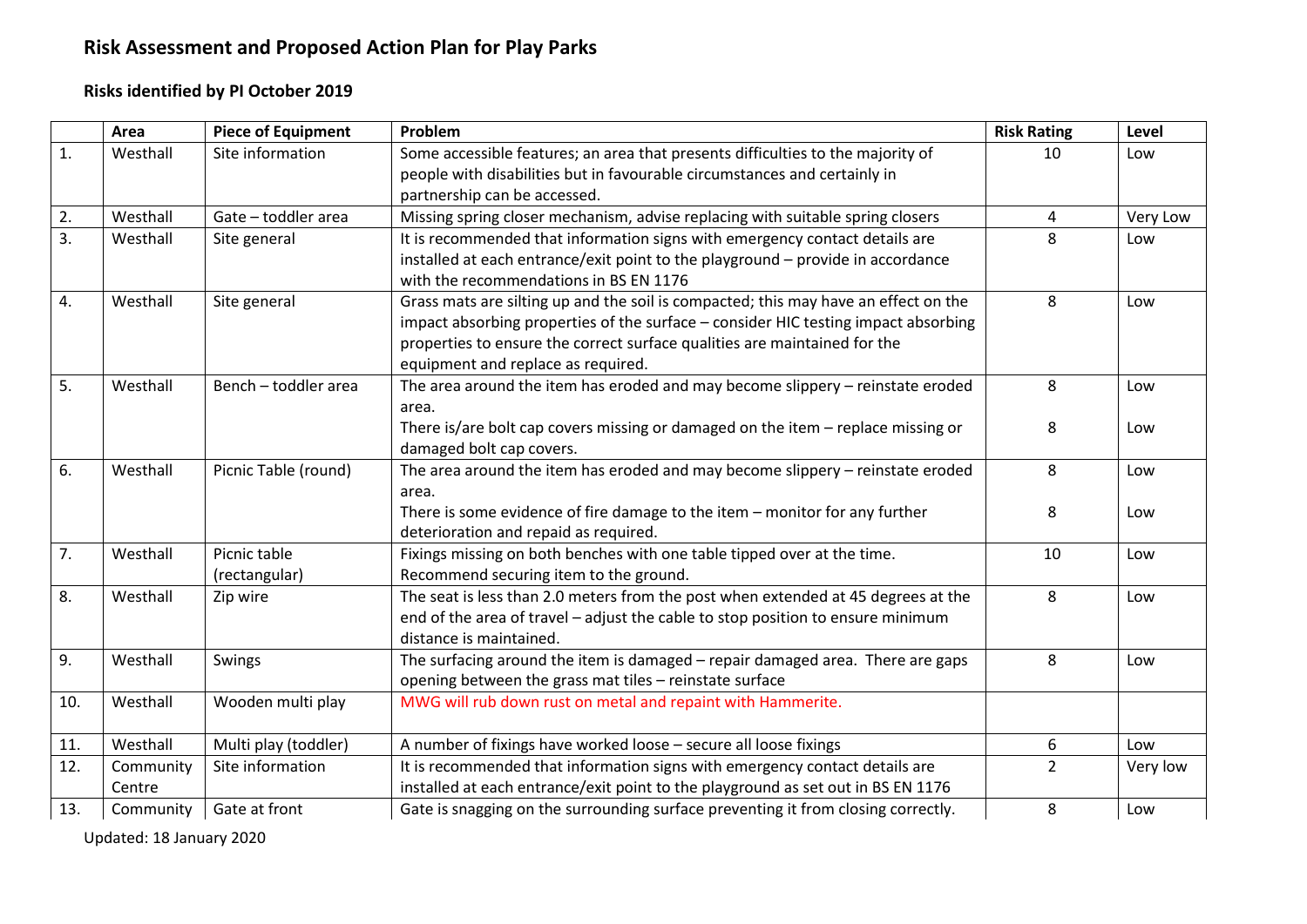|     | Centre    |                   | Adjust surface levels to ensure the gate closes correctly.                         |   |          |
|-----|-----------|-------------------|------------------------------------------------------------------------------------|---|----------|
|     |           |                   | The area under item has eroded and may become slippery. Reinstated eroded          | 8 | Low      |
|     |           |                   | area.                                                                              |   |          |
|     |           |                   | The is/are bolt cap covers missing or damaged on the item. Replace missing or      | 4 | Very Low |
|     |           |                   | damaged covers.                                                                    |   |          |
| 14. | Community | Gate at rear      | The gate has no drop sleeves and/or bolts fitted. Provide drop bolt sleeves and/or | 6 | Low      |
|     | Centre    |                   | drop bolts                                                                         |   |          |
| 15. | Community | Fence (SCC owned) | There is some damage to the fence sections. Monitor for further deterioration and  | 6 | Low      |
|     | Centre    |                   | ask SCC to repair as necessary.                                                    |   |          |
| 16. | Community | Bench             | The area around the item has eroded and may become slippery. Reinstate eroded      | 8 | Low      |
|     | Centre    |                   | area.                                                                              |   |          |
| 17. | Community | Picnic Table      | The area around the item has eroded and may become slippery. Reinstate eroded      | 8 | Low      |
|     | Centre    |                   | area.                                                                              |   |          |
| 18. | Community | Site general      | There are a number of molehills within the area and these may present unforeseen   | 8 | Low      |
|     | Centre    |                   | hazards for users. Remove moles by appropriate means, reinstate surfaces to level  |   |          |
|     |           |                   | and maintain the area.                                                             |   |          |
| 19. | Community | Swings            | There are gaps opening in between the tiles. Monitor for any further deterioration | 6 | Low      |
|     | Centre    |                   | and repair as required.                                                            |   |          |
| 20. | Community | Swings            | There are caps missing from the underside of the seats. Replace missing caps       | 6 | Low      |
|     | Centre    |                   | under the seats.                                                                   |   |          |

#### **Risks identified by Maintenance Working Party report 23/7/19**

| 21. | <b>Community Centre</b> |       | Entrance Gate   Gate is missing a nut making it loose and liable to be vandalised – needs a new nut and both |  |  |
|-----|-------------------------|-------|--------------------------------------------------------------------------------------------------------------|--|--|
|     |                         |       | bolts tightened.                                                                                             |  |  |
| 22. | Westhall                | Goals | New nets required and posts need to be relocated to allow area beneath to recover.                           |  |  |
|     |                         |       | MWG to checks nets stored in bags in community shed to see if they will fit.                                 |  |  |

#### **Proposed Course of Action**

All items to be fixed either by maintenance working group or professional, if team considers it does not have the appropriate skill. All areas to be monitored and any sign of change or cause for concern to be reported to the Clerk.